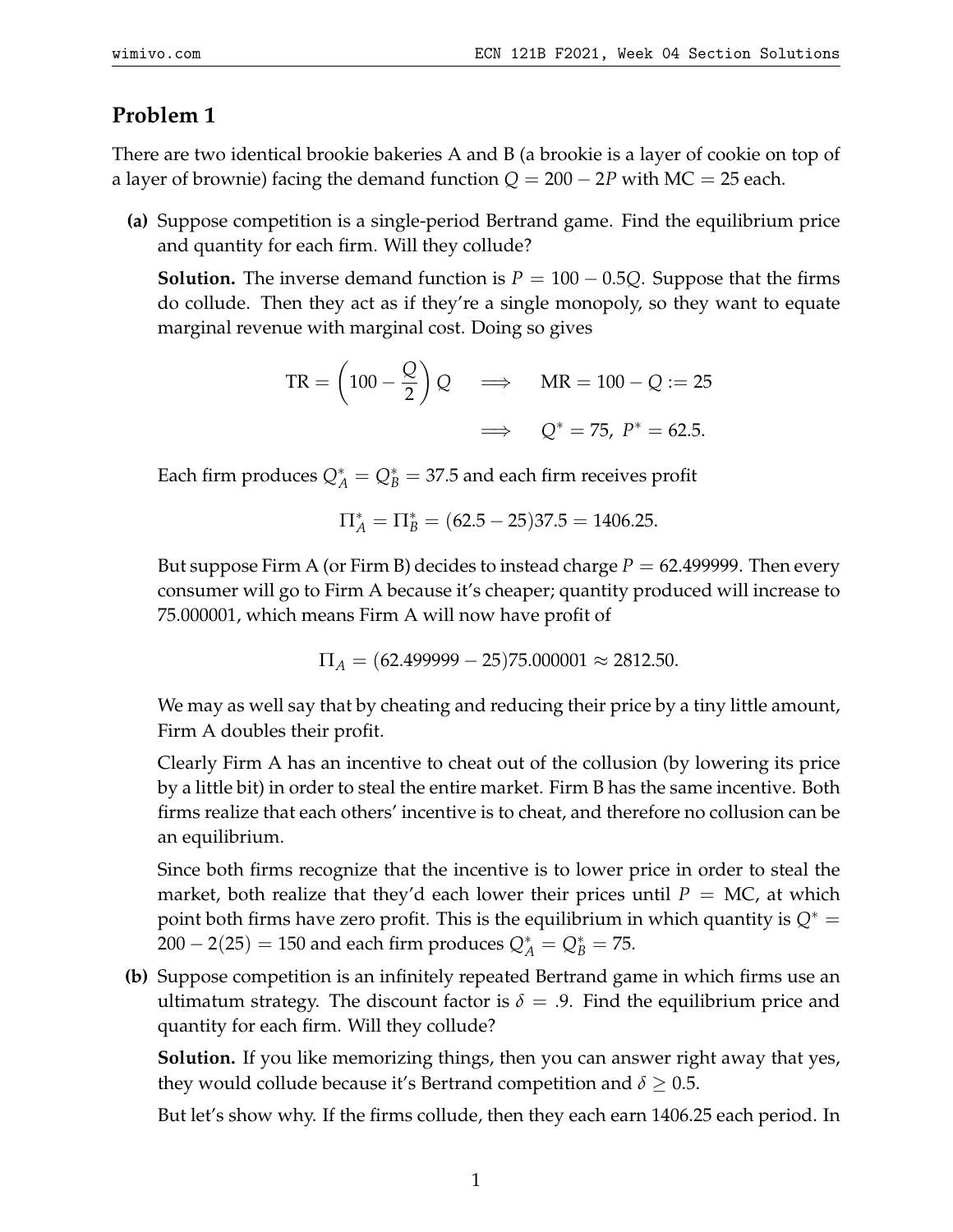net present value terms, this amounts to

NPV(collude) = 
$$
(1406.25) + .9(1406.25) + .9^2(1406.25) + ...
$$
  
=  $\frac{1406.25}{1 - .9}$   
= 14062.5.

Now instead suppose that Firm A (or Firm B) decides to cheat right away. They'll get the entire market's worth of profit, 2812.50, in the first period... but from then on they'll both compete in Bertrand competition which implies zero profit for the rest of time. Therefore the net present value of cheating right away is simply

$$
NPV(cheat) = 2812.50.
$$

NPV for colluding is clearly higher, so the firms would choose to collude. But we already knew that.

**(c)** Suppose competition is a single-period Cournot game. Find the equilibrium price and quantity for each firm. Will they collude?

**Solution.** If they collude and act like a single monopoly, then we'll again have

$$
P^* = 62.5
$$
,  $Q_A^* = Q_B^* = 37.5$ ,  $\Pi_A^* = \Pi_B^* = 1405.25$ .

The question is, is this consistent with either firm's best response?

To answer, let's find Firm A's best response function by setting marginal revenue equal to marginal cost. Doing so gives

$$
TR_A = \left(100 - \frac{Q_A + Q_B}{2}\right) Q_A \implies MR_A = 100 - Q_A - 0.5Q_B := 25
$$
  

$$
\implies Q_A = 75 - 0.5Q_B.
$$

In other words, if Firm B is cooperating by producing  $Q_B = 37.5$ , then Firm A's best response is to instead produce  $Q_A = 75 - 0.5(37.5) = 56.25$ , which implies  $Q = 37.5 + 56.25 = 93.75$  and  $P = 53.125$ . For cheating, Firm A would get profit of

$$
\Pi_A = (53.125 - 25)56.25 = 1582.03,
$$

which is an improvement of the profit of 1405.25 from cooperating.

Therefore Firm A has an incentive to cheat. The Firms are identical, so Firm B has the same incentive to cheat. Therefore collusion cannot be an equilibrium: they compete instead.

Let's find the competitive outcome. We know Firm A's best response function. Since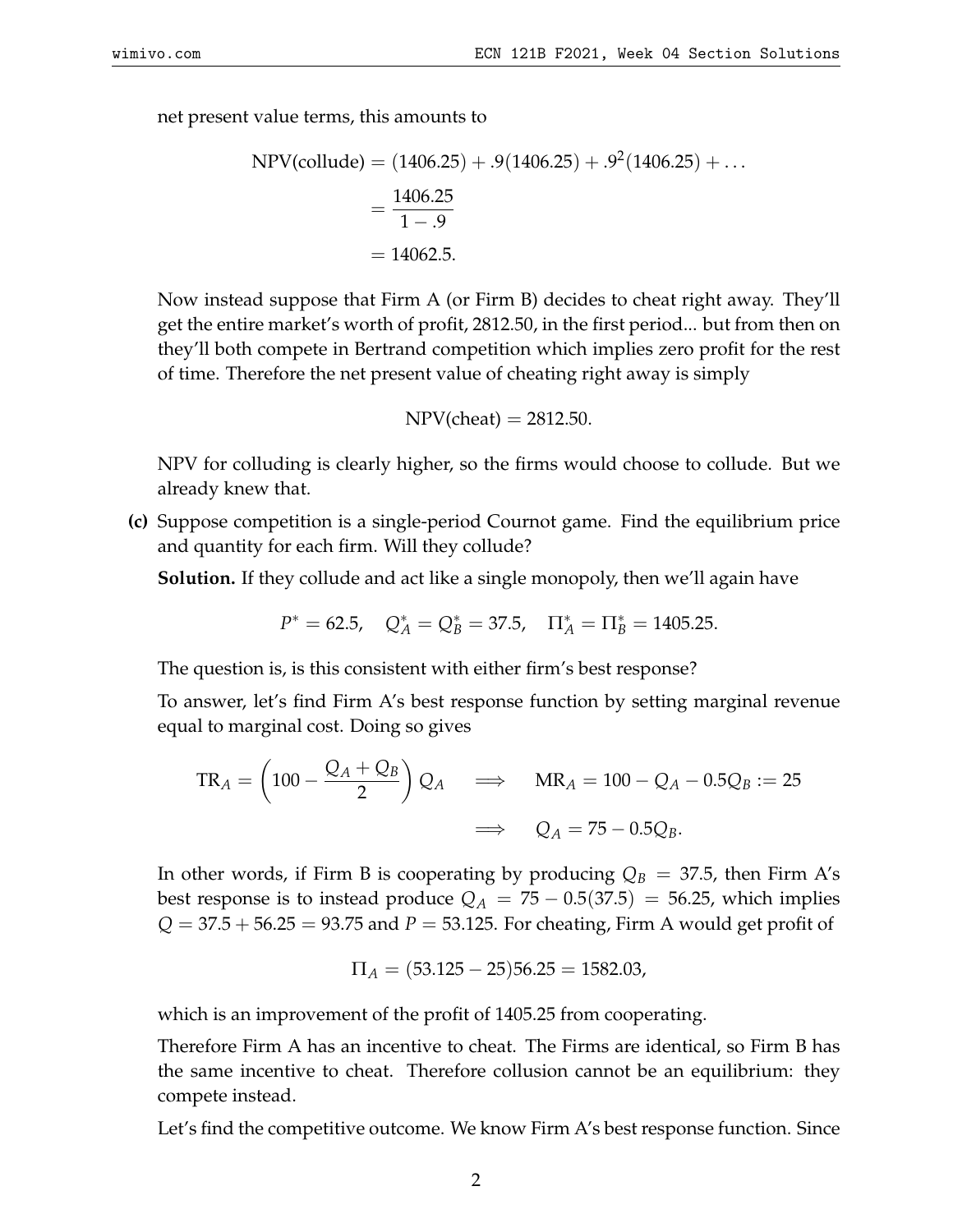both firms are totally identical in every way, we can reason that  $Q_A^* = Q_B^*$  will be true in equilibrium. We can use this fact in Firm A's best response function to solve

$$
Q_A^* = 75 - 0.5Q_A^* \quad \implies \quad Q_A^* = 50 = Q_B^*,
$$

It follows that  $Q^* = 100$  and  $P^* = 100 - 0.5(100) = 50$ , and each firm receives profit

$$
\Pi_A^* = \Pi_B^* = (50 - 25)50 = 1250.
$$

**(d)** Suppose competition is an infinitely repeated Cournot game in which firms use an ultimatum strategy. The discount factor is  $\delta = .9$ . Find the equilibrium price and quantity for each firm. Will they collude?

**Solution.** We know from part (b) that if they collude, then each firm will receive profit of 1405.25 per period, which gives net present value of

$$
NPV(collude) = 14062.5.
$$

Suppose Firm A (or Firm B) cheats immediately. Then in the first period, Firm A gets profit of 1582.03; but in subsequent rounds there will be Cournot competition, in which case Firm A gets profit of 1250 for the rest of time. This gives a net present value of

$$
NPV(cheat) = 1582.03 + .9(1250) + .92(1250) + .93(1250) + ...
$$

We need some way to mathematically deal with the sum of 1250 terms. It's easier than it looks because we already have a formula for it, even though you might not be able to see it immediately. Specifically,

$$
.9(1250) + .92(1250) + .93(1250) + ... = .9 [(1250) + .9(1250) + .92(1250) + ...]
$$

$$
= .9 \left[ \frac{1250}{1 - .9} \right]
$$

$$
= 11250.
$$

We can conclude that NPV(cheat)  $= 1582.03 + 11250 = 12832.03$ , which is less than  $NPV$ (collude) = 14062.5. Firms wouldn't want to cheat in this Cournot scenario either.

- **(e)** True or false? Collusion should be easier to maintain if:
	- (i) Other firms are likely to enter next period. **False.** When more firms enter, the collusion profit is divided up by more firms, which makes collusion less attractive.
	- (ii) It is easy to observe the prices charged by the other collusion members.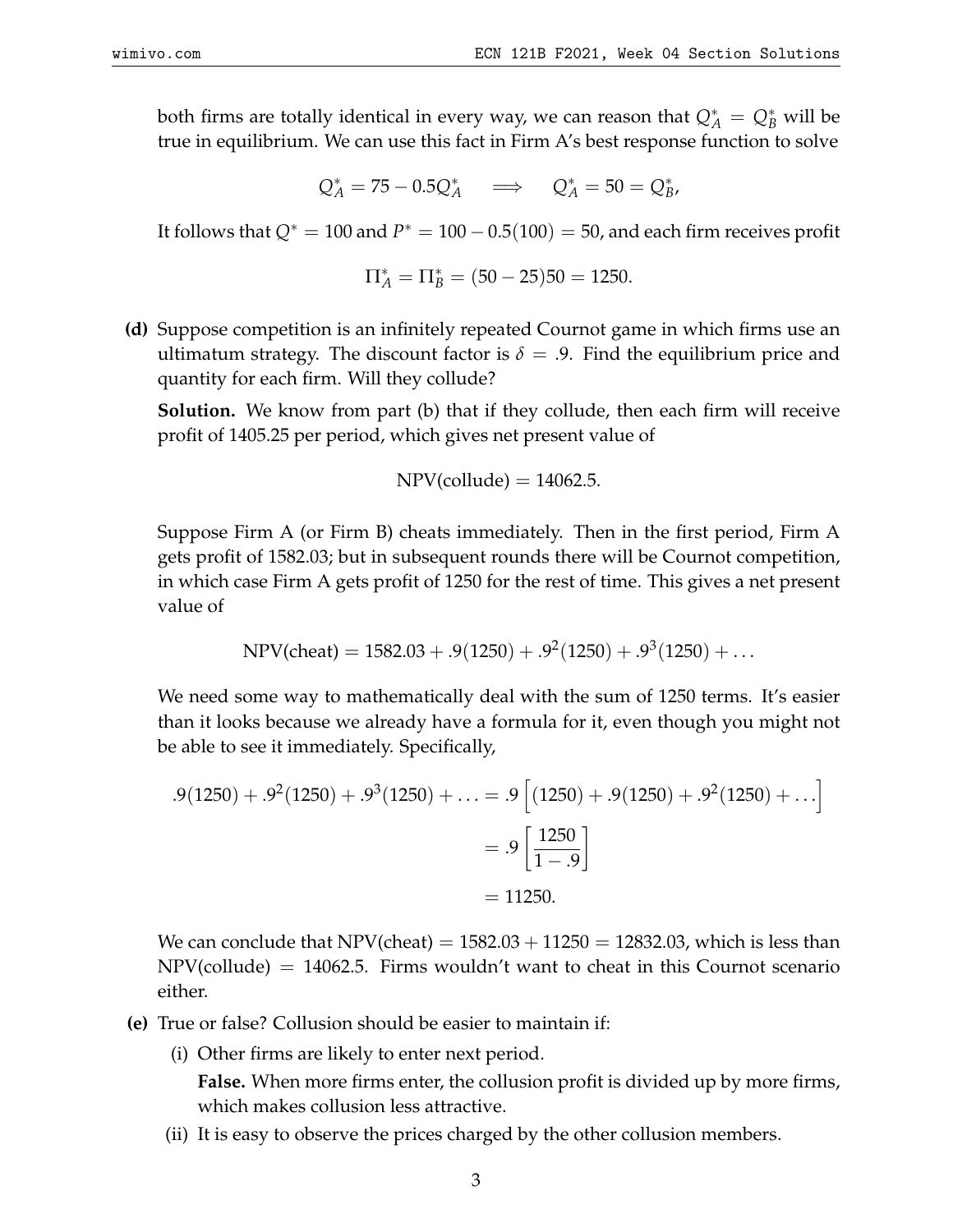**True.** It suggests other firms will detect "cheating" more quickly, which means the benefit of cheating doesn't last very long.

(iii) Firms equally value the future relative to the present.

**True.** If firms value the future a lot, then they'll want to make sure their future profits are high, which they can only do by continuing to collude.

(iv) Firms must make decisions about how much to produce far in advance.

**False.** If Firm A realizes that Firm B is committed to some level of production, then Firm A knows it can cheat without facing any retaliation for a while. This makes cheating more attractive and therefore collusion more difficult to maintain.

(v) One of the firms needs cash in the short term to avoid bankruptcy. **False.** The firm that needs cash now has an incentive to cheat in order to get high profit now, even if it costs them profit in the future.

## **Problem 2**

Answer whether the following statements are true or false, and explain your answer.

**(a)** A firm with market power will create deadweight loss when it maximizes profits.

**False.** Tricky, but remember: a monopoly engaging in first degree price discrimination has total market power, but there is zero deadweight loss.

**(b)** A reputation as an incumbent who fights entry is more effective as a barrier to entry against small firms than against large firms.

**True.** Fighting entry is only effective as a barrier to entry if it actually forces entrants out of the market. Limit pricing does this by ensuring that the entrant's fixed cost would overpower whatever profit the entrant might have otherwise earned. But this might not deter a large firm that is really committed to entering the market because a large firm likely has enough resources on hand to absorb that large fixed cost in hopes of earning positive profit in the future. In other words, a large firm is likely able to better tolerate any short-term losses implied by entry.

**(c)** Intertemporal price discrimination and network externalities create an incentive for firms to set high prices initially followed by lower prices later.

**False.** It's true for intertemporal price discrimination: set a high price early on to get early adopters, set a lower price later on to get patient people.

Network externalities, on the other hand, create an incentive for firms to set low prices early on. By doing so, they get more sales early on and therefore build their user base rather quickly. Once their user base gets big, their product is more attractive, and therefore they can eventually sell it at a higher price.